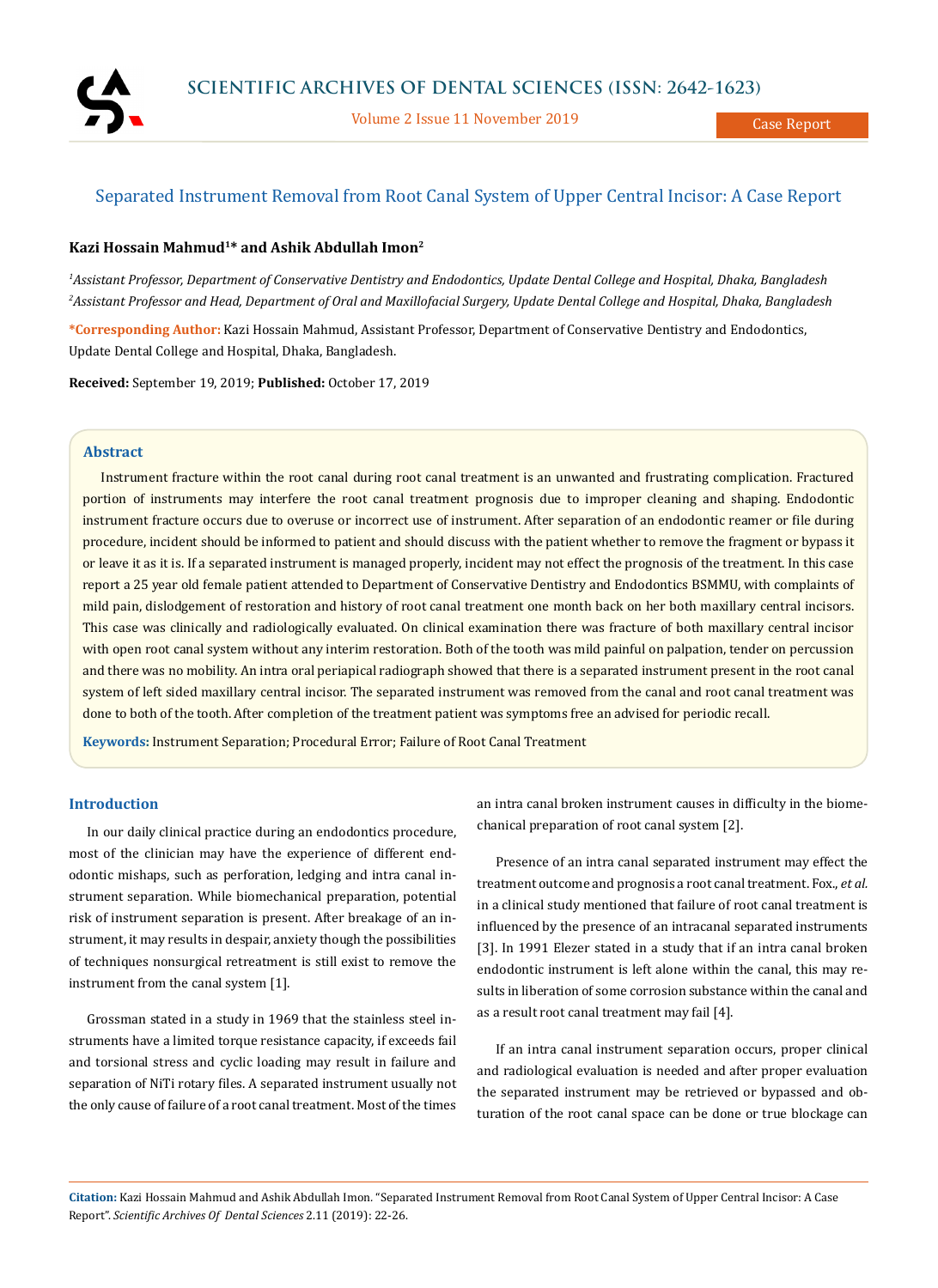occur [5]. In majority of the separation cases, retrieval of the fractured instrument is the best treatment option. Very often in clinical practice orthograde retrieval of separated fragment is difficult and time consuming procedures [6]. Surgical removal often indicated when all non invasive technique are failed [6].

The retrieval of a separated intra canal instrument which is located in the apical one third of the root canal system is extremely difficult, complex and while doing so, can lead the risks of root perforation, ledge formation, and root fracture [5,7]. Gerek., *et al.* in 2012 concluded in a study that the type of canal and presence of acute curvature in the canals, instrument type and the risk of the damage to the remaining tooth structure should be considered when making a treatment plan for retrieving fractured fragments from that location [5].

For the management of a separated intra canal instrument, particularly retrieving, different types of instruments and techniques have been described by different authors which includes conventional method, drills, extractors, ultrasonic tips, dental operating microscopes, and electrochemical processes [8,9], but for the removal of a intra canal instrument till now any particular standardised technique is established for. In this case report conventional method was used to remove the separated instrument. Conventional extractors like the Masserann kit [Micro-Mega, Besancon, France], and new extractor systems, like the Endo Rescue kit [Komet/Brasseler, Savannah, GA, USA] are popular and effective for the retrieval of instrument fragments after intracanal seperation<sup>8</sup>. Usually, those extractors system are very effective in the anterior teeth with thick, straight roots or in the straight canal portions of posterior teeth [9,10].

Alternative techniques include the use of injection or hypodermic needles [11], the Canal Finder system [12], needle holders [1], stainless-steel tubes and Hedström files [14], modified spreaders or K-files under ultrasonic vibration, file-removal systems [15], chloroform-dipped gutta-percha cones [16] and microtubes with internal screw wedges [17].

## **Case Report**

A 25 year old female patient named Chaya Rani Sharker reported in the Department of Conservative Dentistry and Endodontics BSMMU with chief complaint of mild pain and dislodgement of restoration in relation to upper front teeth. Patient gave history of root canal treatment in those teeth at a clinic, 1 month back. Patient was experiencing mild pain particularly during biting in the same teeth since the treatment was completed. On extra oral examination there was no abnormality detected. Intra oral examination revealed fracture of both maxillary central incisor with open root canal system without any interim restoration. Both of the tooth was mild painful on palpation, tender on percussion and there was no mobility. An intra oral periapical radiograph showed that there is a separated instrument present in the root canal system of left sided maxillary central incisor.

#### **Diagnosis**

Chronic periapical periodontitis of maxillary central incisors with broken instrument in left maxillary central incisor.

#### **Treatment plan**

Removal of the broken instrument from the left maxillary central incisor and endodontic treatment of both maxillary central incisors.

### **Treatment procedure**

The total procedure was explained to the patient and written consent was taken. Initial mouth preparation was done by doing scaling and polishing. Teeth were isolated with cotton role. Debridement of the root canal system was done with copious irrigation of normal saline. Then access cavity was modified to facilitate proper visualization for both teeth. Magnifying mirror and magnifying glass was used to determine the location of the broken instrument. Dentine around the separated fragment was removed with the help of no 1 Gates-Glidden drills. Care was taken that the tip of the drill does not interfere the broken instrument that might push it farther apically. Copious irrigation was done with 2.5% NaOCl was done. Then no 15 k file was introduced to create space in distal side of the fragment. 17% EDTA was placed into the canal for 2 minutes to facilitate disengagement as a chelating agent. Gradually the number of instrument was increased upto 30. Same procedure was carried out on the opposite side also. Status of the fragment was cheeked time to time whether it is disengaged or not with endodontic explorer. Once it was disengaged two separate instrument was inserted (H File no -30) into the canal and were engage to create a mechanical lock with the loosen fragment and pulled to remove. On third attempt the separated fragment came out of the canal.

After removal of the separated part canal was flashed with normal saline and NaOCl (5.25%). Then working length measuring radio graph was taken. Established working length of the teeth are 23 mm for the left maxillary central incisor and 19.5 mm for the right maxillary central incisor from the highest point of the inci-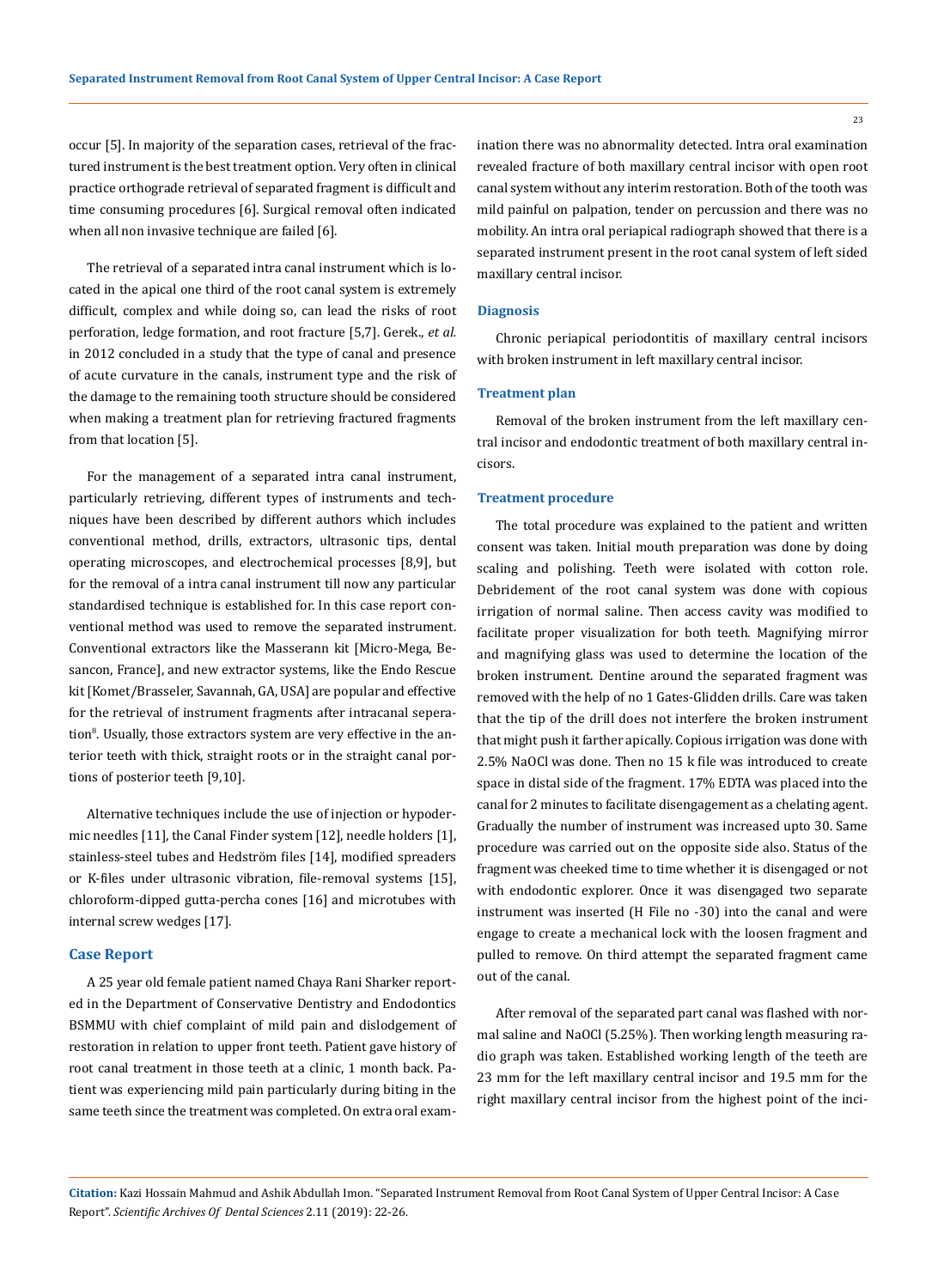sal edge. Standardized technique was followed to prepare the root canal system. Root canal preparation was done up to no 80 k file. Root canal treatment was completed in two visits. Calcium hydroxide paste was placed as an intra-canal medicament for one week. Standard protocol of irrigation for two visit non-vital tooth was followed for irrigation of the root canal system. Root canals were obturated with calcium hydroxide containing sealer (Sealapex) and GP point. Permanent restoration was done with glass ionomer restorative material. Patient was instructed to come for periodic follow-up.



*Figure 1: Initial Radiograph after removal of instrument w/l m X-ray.*



*Figure 2: Post operative X-Ray after 3 month.*

#### **Discussion**

Endodontic mishaps can occur while root canal treatment and the contributory factor may or may not under the operators control. Instruments made of stainless steel may fail by excessive rotational torque and NiTi instruments can be separated due to combination of torsional stress and cyclic loading. The contributory factor of instrument separation may include faulty instrumentation technique, use of torque controlled motor, core dimension and surface conditioning of the instrument, rotation rate, radius of canal curvature, presence of straight line access and glide path to apical portion of the canal. Root canal instruments are indispensable for root canal space preparation [1].

An instrument fracture may result if its over strength or when if cracked, extended to such a way that the rest of cross section of the instrument is not able to bear the rotational load. Small number of endodontic instruments like no 10 15, 20 are highly susceptible to distortion and fracture due to the excessive stress on their small cross sections. Nickel-titanium (NiTi) instrument fracture rates range from 1.9% to 2.4% [18]; fracture occurs more commonly in molars than in premolars, followed by anterior teeth. ProTaper rotary instruments frequently fracture in the apical thirds of root canals, and fragments of finishing files are usually longer than those of shaping files [18]. Fractured fragment itself may not cause treatment failure but its being stock within the root canal can prevent improper preparation and disinfection resulting in a negative effect on the treatment outcome [19].

Retrieval attempt of a separated instruments may result in formation of ledge, over instrument, over enlargement and transportation of prepared root canal or can lead to perforation. So, while doing so a clinician need to evaluate the treatment options such as attempting to remove the instrument, bypassing it or leave the fractured fragment in the canal. The definitive treatment plan is to be should be made with the consideration for pulp status, canal infection, canal anatomy, position of the fragment and the type of fractured instrument [20,21]. In this case report fractured portion was decided to remove because of it was favorable to remove considering above points.

Now a days most commonly used devices for the removal of a fractured instruments are: ultrasonic devices, extraction tubes (Masserann kit), Canal Finder system and manual instruments. The main factor that determines the removal of the separated instrument fragment is the location of the fragment in relation to the curvature of the root canal. If the fragment is situated coronal to the curve, retrieval of the separated part is possible; but if the fractures part remains beyond the curvature, then the retrieval of that fragment is quite difficult. Retrieval of separated instrument fragment from the root canal need some extent of good clinical skills, equipment support, advanced instruments and good knowledge of root canal anatomy. In this case report the separated instrument fragment was accessible in the coronal one third and as the canal was straight, it was an ideal case to be selected for removal.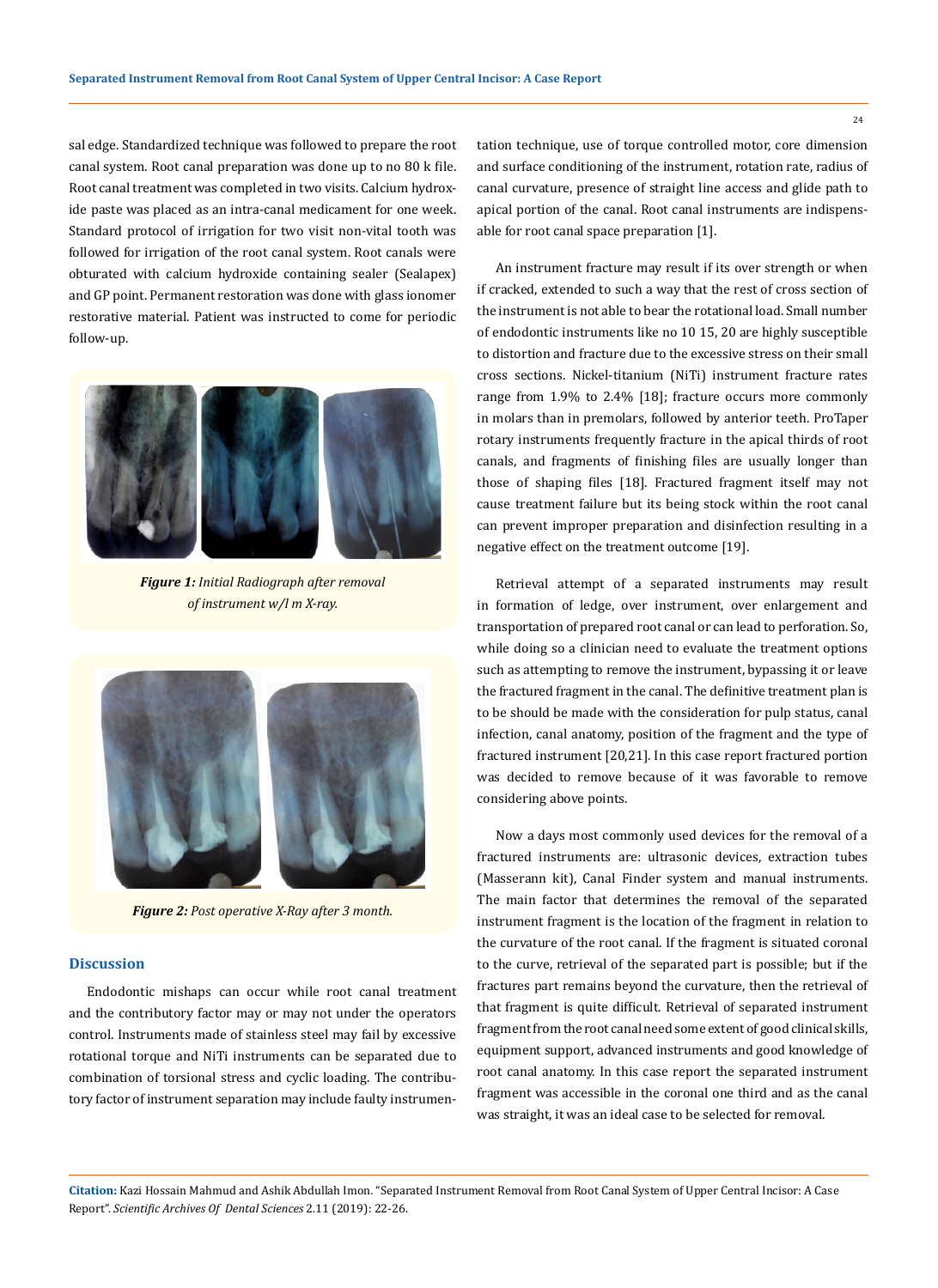In a clinical study Ward., *et al.* concluded that the ultrasonic technique is effective and proved successful at removing fractured rotary nickel titanium instrument from narrow and curved root canals in clinical cases [19]. Yoldas., *et al.* showed that using Masserann kit drills to retrieve instrument may increase the risk of perforations in curved canals [20]. Friedman., *et al.* in their clinical study concluded that Masseran kit is not good as ultrasonics tips [21].

Previous clinical studies suggested that the removal of fractured instruments fragment successfully depends on different factors such as the type of fractured instrument, the canal anatomy, the degree of canal curvature and on the specific technique used [19]. Ward., *et al.* said that i NiTi rotary instruments is more difficult to remove from the canal than hand instruments. It is because NiTi instrument generally separate at a smaller length, further apically impacted at or around the curve of narrow canal walls [19].

Ya Shen., *et al.* considered that the type of tooth, type of tooth root greatly influence the removal of the separated instrument [22]. Dimension of root canal and irregularities of root canal has significant effect on the success of removal procedure were reported by Hulsmann and Schinkel [23]. In this very case report maxillary central incisor tooth was involve that make it easier to remove. Lower success rate in removing instrument from apical third of the root canal was reported by Souter., *et al* [24]. Despite of using endodontic microscope to improve visualization deeper into the canal it was difficult to retrieve a separated instrument in apical areas in curved canals [25-27].

## **Conclusion**

Prevention is the best antidote for a separated file in the canal. Proper clinical knowledge adopting with proven concepts and making use of safe techniques during root canal preparation procedures will significantly reduce the separated instrument procedural accident during root canal treatment. Fracture of instrument may be prevented if the instruments used for negotiating and cleaning and shaping the root canal are relatively new and disposed to avoid re use. However, during root canal preparation an instrument may be separated and despite of using the best existing technologies and techniques having good clinical knowledge and skill, the removal attempt may not be successful. Good anatomical knowledge, proper clinical evaluation, clinical experience and adequate technological support play important role in successful removal of a separated instrument from root canal system.

### **Bibliography**

- 1. [Rahimi M, Parashos P. A novel technique for the removal of](https://www.ncbi.nlm.nih.gov/pubmed/19228217)  [fractured instruments in the apical third of curved root canals.](https://www.ncbi.nlm.nih.gov/pubmed/19228217)  [Int Endod J. 2009;42\(3\):264-270.](https://www.ncbi.nlm.nih.gov/pubmed/19228217)
- 2. [Grossman LI. Guidelines for the prevention of fracture of](https://www.ncbi.nlm.nih.gov/pubmed/5259460)  [root canal instruments. Oral Surg Oral Med Oral Pathol.](https://www.ncbi.nlm.nih.gov/pubmed/5259460)  [1969;28\(5\):746-752.](https://www.ncbi.nlm.nih.gov/pubmed/5259460)
- 3. [Fox J, Moodnik RM, Greenfield E, Atkinson JS. Filing root canals](https://www.ncbi.nlm.nih.gov/pubmed/4500382)  [with files radiographic evaluation of 304 cases. N Y State Dent](https://www.ncbi.nlm.nih.gov/pubmed/4500382)  [J. 1972;38\(3\):154-157.](https://www.ncbi.nlm.nih.gov/pubmed/4500382)
- 4. [Eleazer PD. Lack of corrosion of stainless steel instruments in](https://www.ncbi.nlm.nih.gov/pubmed/1779221)  [vivo by scanning electron microscope and microprobe analy](https://www.ncbi.nlm.nih.gov/pubmed/1779221)[sis. J Endod. 1991;17\(7\):346-349.](https://www.ncbi.nlm.nih.gov/pubmed/1779221)
- 5. [Parashos P, Messer HH. Rotary NiTi instrument fracture and its](https://www.ncbi.nlm.nih.gov/pubmed/17055902)  [consequences. J Endod. 2006;32\(11\):1031-1043.](https://www.ncbi.nlm.nih.gov/pubmed/17055902)
- 6. [Nevares G, Cunha RS, Zuolo ML, Bueno CE. Success rates for](https://www.ncbi.nlm.nih.gov/pubmed/22414826)  [removing or bypassing fractured instruments: a prospective](https://www.ncbi.nlm.nih.gov/pubmed/22414826)  [clinical study. J Endod. 2012;38\(4\):442-444.](https://www.ncbi.nlm.nih.gov/pubmed/22414826)
- 7. [Madarati AA, Qualtrough AJ, Watts DC. Vertical fracture re](https://www.ncbi.nlm.nih.gov/pubmed/20518936)[sistance of roots after ultrasonic removal of fractured instru](https://www.ncbi.nlm.nih.gov/pubmed/20518936)[ments. Int Endod J. 2010;43\(5\):424-429.](https://www.ncbi.nlm.nih.gov/pubmed/20518936)
- 8. [Gerek M, Başer ED, Kayahan MB, Sunay H, Kaptan RF, Bayırlı](https://www.ncbi.nlm.nih.gov/pubmed/22188327)  [G. Comparison of the force required to fracture roots verti](https://www.ncbi.nlm.nih.gov/pubmed/22188327)[cally after ultrasonic and Masserann removal of broken instru](https://www.ncbi.nlm.nih.gov/pubmed/22188327)[ments. Int Endod J. 2012;45\(5\):429-434.](https://www.ncbi.nlm.nih.gov/pubmed/22188327)
- 9. [Masserann J. "Entfernen metallischer Fragmentea us Wurzel](https://onlinelibrary.wiley.com/doi/abs/10.1111/j.1365-2591.1971.tb00047.x)[kanalen" \(Removal of metallic fragments from the root canal\).](https://onlinelibrary.wiley.com/doi/abs/10.1111/j.1365-2591.1971.tb00047.x)  [J Br Endod Soc. 1971;5\(3\):55-59.](https://onlinelibrary.wiley.com/doi/abs/10.1111/j.1365-2591.1971.tb00047.x)
- 10. [Madarati AA, Hunter MJ, Dummer PM. Management of intraca](https://www.ncbi.nlm.nih.gov/pubmed/23611371)[nal separated instruments. J Endod. 2013;39\(5\):569-581.](https://www.ncbi.nlm.nih.gov/pubmed/23611371)
- 11. [Okiji T. Modified usage of the Masserann kit for removing in](https://www.ncbi.nlm.nih.gov/pubmed/12877265)[tracanal broken instruments. J Endod. 2003;29\(7\):466-467.](https://www.ncbi.nlm.nih.gov/pubmed/12877265)
- 12. [Roig-Greene JL. The retrieval of foreign objects from root ca](https://www.ncbi.nlm.nih.gov/pubmed/6579199)[nals: a simple aid. J Endod. 1983;9\(9\):394-397.](https://www.ncbi.nlm.nih.gov/pubmed/6579199)
- 13. [Hülsmann M. Removal of silver cones and fractured instruments](https://www.ncbi.nlm.nih.gov/pubmed/2094763)  [using the Canal Finder System. J Endod. 1990;16\(12\):596-600.](https://www.ncbi.nlm.nih.gov/pubmed/2094763)
- 14. [Kleier DJ, Mendoza M. The use of tungsten carbide needle hold](https://www.ncbi.nlm.nih.gov/pubmed/9220761)[ers to remove intracanal objects. J Endod. 1996;22\(12\):703-](https://www.ncbi.nlm.nih.gov/pubmed/9220761) [705.](https://www.ncbi.nlm.nih.gov/pubmed/9220761)